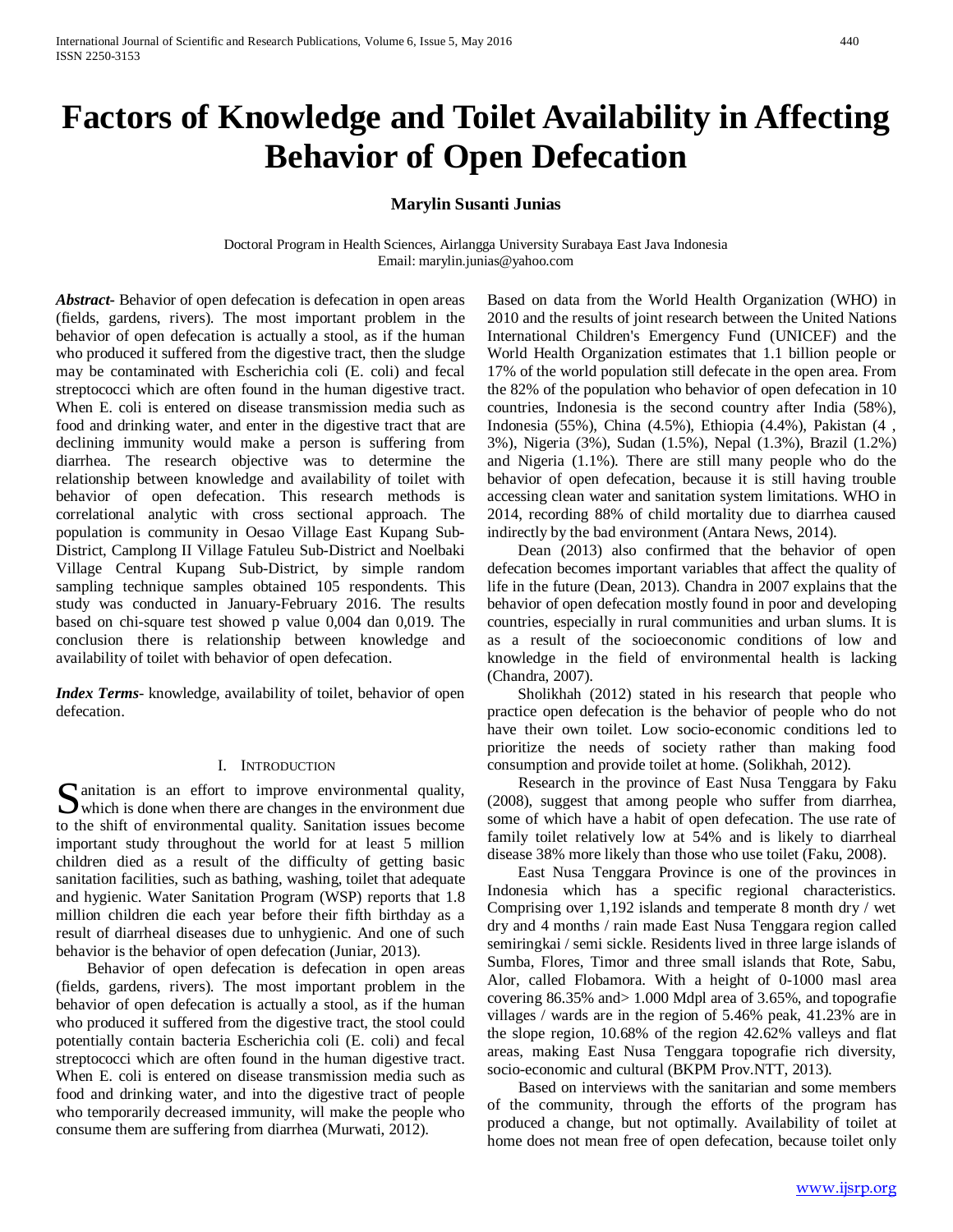as a form / manifestation of the health program. Barriers to achieving open defecation-free number is because this behavior is usually more common in rural communities or suburbs which is a slum area with limited economic and knowledge so low that they can not fully understand the importance of sanitation to the quality of life. Based on the above explanation needed research on the relationship of knowledge and availability of toilet with the behavior of open defecation.

## II. RESEARCH METHODS

 This study was an observational analytic study with cross sectional approach. The population in this study are community in Oesao Village East Kupang Sub-District, Camplong II Village Fatuleu Sub-District and Noelbaki Village Central Kupang Sub-District Kupang District. Samples in this study are people in the three villages, with inclusive and exclusive criteria. The inclusion criteria are, respondent is head of the family (KK), spouse or family member to be at least 12 years, so it can give the perception and able to communicate well.

 While exclusion criteria were selected as respondents but difficult to find, was ill and could not be interviewed on research time, so we get a sample of 105 respondents menggunakan simple random sampling.

 Instrument in this study is a spreadsheet (identity data and questionnaire), accompanied by the approval of the subject of research which contains the demographic characteristics of the owner of the work and workers who become respondents, including age, gender and periode of working. Questionnaires were distributed to respondents to measure the respondents' knowledge, availability of toilet and behavior of defecation. Data were analyzed using chi square test with an alpha of 95%. This study was conducted in Oesao Village East Kupang Sub-District, Camplong II Village Fatuleu Sub-District and Noelbaki Village Central Kupang Sub-District Kupang District in January-February 2016.

## III. RESULT

## **Univariate Analisys**

 Based on table 1 can be seen most respondents had low knowledge (63.8%), 57.1% of respondents do not have toilet and 61% had a habit of open defecation.

## **Table 1. Overview of knowledge, availability of toilet and behavior of open defecation**

| Knowledge                     | <b>Total</b> | Percentage        |  |
|-------------------------------|--------------|-------------------|--|
| High                          | 38           | 36,2              |  |
| Low                           | 67           | 63,8              |  |
| <b>Availability of Toilet</b> | <b>Total</b> | <b>Percentage</b> |  |
| Available                     | 34           | 32.4              |  |
| No Available                  | 71           | 67,6              |  |
| <b>Behavior</b><br>of<br>Open | <b>Total</b> | Percentage        |  |
| Open Defecation               | 72           | 68,6              |  |
| No Open Defecation            | 33           | 31,4              |  |
| <b>Total</b>                  | 105          | 100               |  |

## **Bivariate Analisys**

 The results using chi-square test showed there is relationship between knowledge and availability of toilet with behavior of open defecation because the p-value  $\leq 0.05$ , as shown in Table 2.

|                                            | <b>Behavior of Open Defecation</b> |               |                                        | <b>Total</b>  |              |               |                |
|--------------------------------------------|------------------------------------|---------------|----------------------------------------|---------------|--------------|---------------|----------------|
| Knowledge                                  | Open<br><b>Defecation</b>          | $\frac{0}{0}$ | No<br><b>Open</b><br><b>Defecation</b> | $\frac{0}{0}$ | <b>Total</b> | $\frac{0}{0}$ | <b>P</b> Value |
| High                                       | 8                                  | 21,1          | 30                                     | 78,9          | 38           | 100           | 0,004          |
| Low                                        | 64                                 | 95.5          | 3                                      | 4,5           | 67           | 100           |                |
| <b>Availability</b><br>of<br><b>Toilet</b> | <b>Behavior of Open Defecation</b> |               |                                        | <b>Total</b>  |              |               |                |
|                                            | <b>Open</b>                        | $\frac{0}{0}$ | No<br><b>Open</b>                      | $\frac{0}{0}$ | <b>Total</b> | $\frac{0}{0}$ | <b>P</b> Value |
|                                            | <b>Defecation</b>                  |               | <b>Defecation</b>                      |               |              |               |                |
| Available                                  | 3                                  | 9.7           | 31                                     | 90,3          | 34           | 100           | 0.019          |
| No Available                               | 69                                 | 97.2          | 2                                      | 2,8           | 71           | 100           |                |

## **Discussion**

 The results using chi-square test showed there is relationship between knowledge with behavior of open defecation, because the p-value <0.05. Behavior of defecation is the practice of a person associated with the activities includes excreta disposal, disposal of feces and fecal management of a qualified health and how healthy bowel movements so as not to cause adverse health effects (Widowati et al, 2015).

 In the results, the majority of respondents (63.8%) had low knowledge and 95.5% of them had defecation behavior. While people who have the knowledge of the high category behave

defecation in the toilet, but there are also people who are knowledgeable are still high behavior of open defecation which have latrines but flowed into the pond. This shows the knowledge factors as variables related to the behavior of open defecation.

 Based on Table 2, it appears that knowledge has a high percentage of open defecation behavior dijamban larger than knowledgeable respondents were low and statistically significant relationship between knowledge and behavior of open defecation. On the results of research knowledge variable, the average low knowledge of public knowledge that this is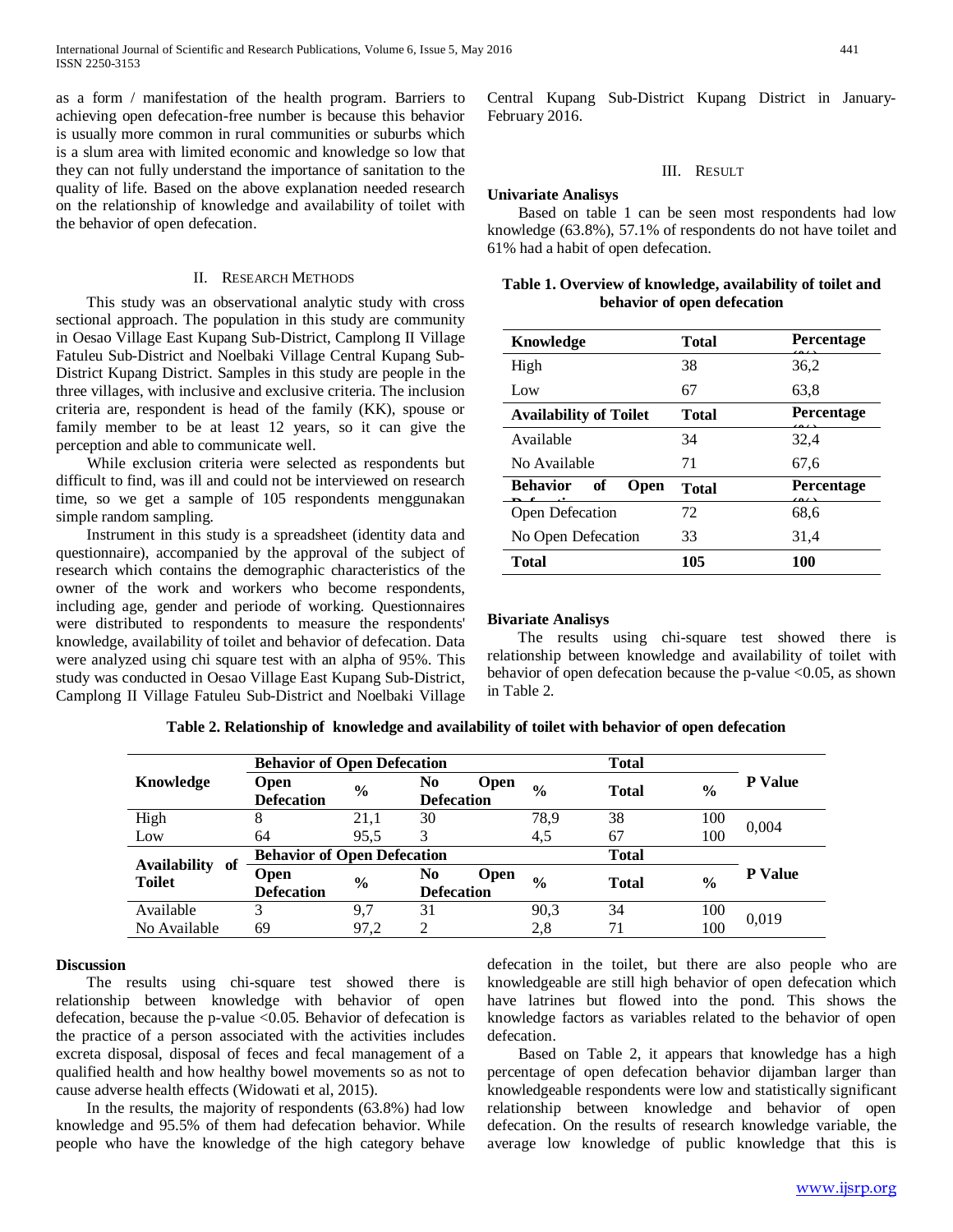attributable to the lack of knowledge and information society in a healthy family latrine utilization while also people still behave open defecation in the pond / pool, river, and passengers

 The results are consistent with research Tarin 2008 about the factors that affect the family's participation in the use of latrines in Kabanjahe City in 2007 which showed that factors related to family participation in latrine use that knowledge ( $p =$ 0.000). This is also supported by Triyono, the higher the knowledge of the behavior of open defecation would be lower

 According to Irawan in 2013 were minimal knowledge about health also reinforces the behavior. The pattern of behavior of citizens is indented on the pattern of public behavior which is pathogenic, or people who are socially deviant. This behavior resulted directly / indirectly to the contamination of drinking water sources and pollution of the (recontamination) on the source of water and food eaten at home. The practice of open defecation defecation translated into any place and let the stool in the open. Though sanitation and health behavior will reduce the incidence of diseases transmitted through water, as well as providing social benefits, environmental, and economic significance (Health Ministry of RI, 2008).

 According to Notoatmodjo 2007, which are cognitive knowledge domain is very important for the formation of an action. The action is based on the knowledge will be more lasting than the behaviors that are not based on respondents' awareness of the importance of having a family latrine at home. The knowledge discussed in this study is about the use of toilet a family at home. Knowledge is closely related to a person's actions in this case, knowledge about the use of toilet family home will greatly influence the behavior in choosing

 The results using chi-square test showed there is relationship between availability of toilet with behavior of open defecation, because the p-value> 0.05. According to the theory of Lawrence Green in 1980 one of the determining factors of a person's behavior is an enabling factor (enabling factor). The supporting factors are manifested in the physical environment, including the wide range of facilities and infrastructure. In this study is the availability of latrines. Triyono 2014 according to the higher availability of latrines, the behavior of open defecation will be even lower (Triyono, 2014).

 According to Astuti research in 2013 there was significant relationship availability of latrines with open defecation behavior. People who have latrines tend to avoid indiscriminate defecation behavior for their enabling factor that made it not to waste water carelessly. Most respondents claimed defecation because they do not have a toilet at home.

 Toilet is a building that is used to dispose of human waste. Human waste is accommodated in a septic tank which is subsequently absorbed into the soil or managed in a certain way, so it does not cause odor and contaminate the surrounding water sources. To reduce the influence of toilet in water pollution control one of them is to make the distance between the holes with water reservoirs minimum of 11 meter (Lud Waluyo, 2005:60).

 According to Wardoyo research in 2010 the availability of latrines that meet the requirements are things that must be considered by a family, due to the availability of latrines memenuhipersyaratan, the incidence of diarrhea can be minimized. Where the terms latrines that meet the health

requirements are: 1). Septick tanks do not pollute surface and ground water, the distance to the source of water approximately 10 meters. 2). When the goose neck shaped, insulating water always cover the hole where the squat. And 3). If no goose neck, must be equipped with a squat hole cover to prevent flies or insects / other animals.

## IV. CONCLUSION

 The results showed there is a relationship between knowledge and availability of toilet with behavior of open defecation.

#### **REFERENCES**

- [1] Antara News (2014) Indonesia in the second position of the worlds about behavior of open defecation. Wednesday 19 November 2014. http://m.antarabali.com/berita. (Accessed March 14 2016 21.34 WIB).
- [2] Astuti DF. Factors associated with the practice of open defecation in the Sukamaju Village Rancakalong Sub-District of Sumedang District. Thesis. Semarang: School of Public Health Diponegoro University, 2013.
- [3] Capital Investment Coordinating Board. East Nusa Tenggara Province. (2013). Profile of East Nusa Tenggara in 2013. http://Profil Provinsi Nusa Tenggara Timur - BKPM Provinsi NTT.html (Accesed 21 Agustus 2015; 18.37 WIB).
- [4] Chandra. Budiman. 2007. Introduction to Environmental Health. Jakarta. EGC Press
- [5] Dean, Spears., Ghosh, Arabinda., Cumming, Oliver (2013) Open Defecation and Childhood Stunting in India: An Ecological Analysis of New Data from 112 Districts. PLOS ONE. September 2013 | Volume 8 | Issue 9 | e73784 ; 10 page.
- [6] Minstry of Health RI, "Guidelines for Community Based Total Sanitation (Guidlines STBM)", Ministry of Health, Jakarta, 2008.
- [7] Erwan S. Subjective norm defecation in Daytona Beach Tuban, East Java. Thesis. Semarang: Department of Psychology, Faculty of Education, University of Semarang, 2013.
- [8] Faku, Absalom. 2008. Relationships of Using the Genesis Family toilet with Diarrhea In the Teunbaun village Amarasi Barat Sub-District of Kupang district. Thesis. Kupang. School of Public Health UNDANA.
- [9] Juniar, Midia. 2013. Study on Total Sanitation Program Implementation and Marketing Sanitation (stops) in Perspective deliberative in Ngampungan Village Bareng Sub-District Jombang District. Journal of Public Policy and Management Volume 1, No 1, January 2013. ISSN 2303 - 341X . page : 120-130.
- [10] Lud Waluyo, 2005, Environment of Microbiology, Malang: UMM Press.
- [11] Murwati, M. 2012. Factors of Host And Environmental that Affecting Behavior of Open Defecation. Thesis. Semarang. Master Program of Epidemiology School of Public Health Diponegoro University.
- [12] Notoatmodjo, S. 2007. Behavioral Health and Behavioural Sciences. Jakarta: Rineka Cipta.
- [13] Sholikhah, S. 2012. Relations Program Implementation ODF (Open Defecation Free) with The Public Behavior Change In defecate in Outside Toilet In Kemiri Village Malo Sub-District Bojonegoro District in the Year 2012. Research Journal Promkes Vol 1 No 2 December 2013. page: 138- 144.
- [14] Tarigan, H.G. 2008. Factors that Affecting the Family Participation in the use of toilet in Kalijamben City year 2007. Makassar: Environmental Health, College of Health Sciences Makassar.
- [15] Triyono A. Factors associated with defecation fishing community in Garapan Tanjung Pasir Village Tangerang District, Province of Banten. Fakulty of Health Science Esa Unggul University, 2014
- [16] Wardoyo FS. Relations mothers' knowledge of diarrhea and the condition of toilet with the incidence of diarrhea in children under five in the Blimbing Village Sambirejo District of Sragen in 2011. Thesis. Jurusan Ilmu Kesehatan Masyarakat Universitas Negeri Semarang, 2010.